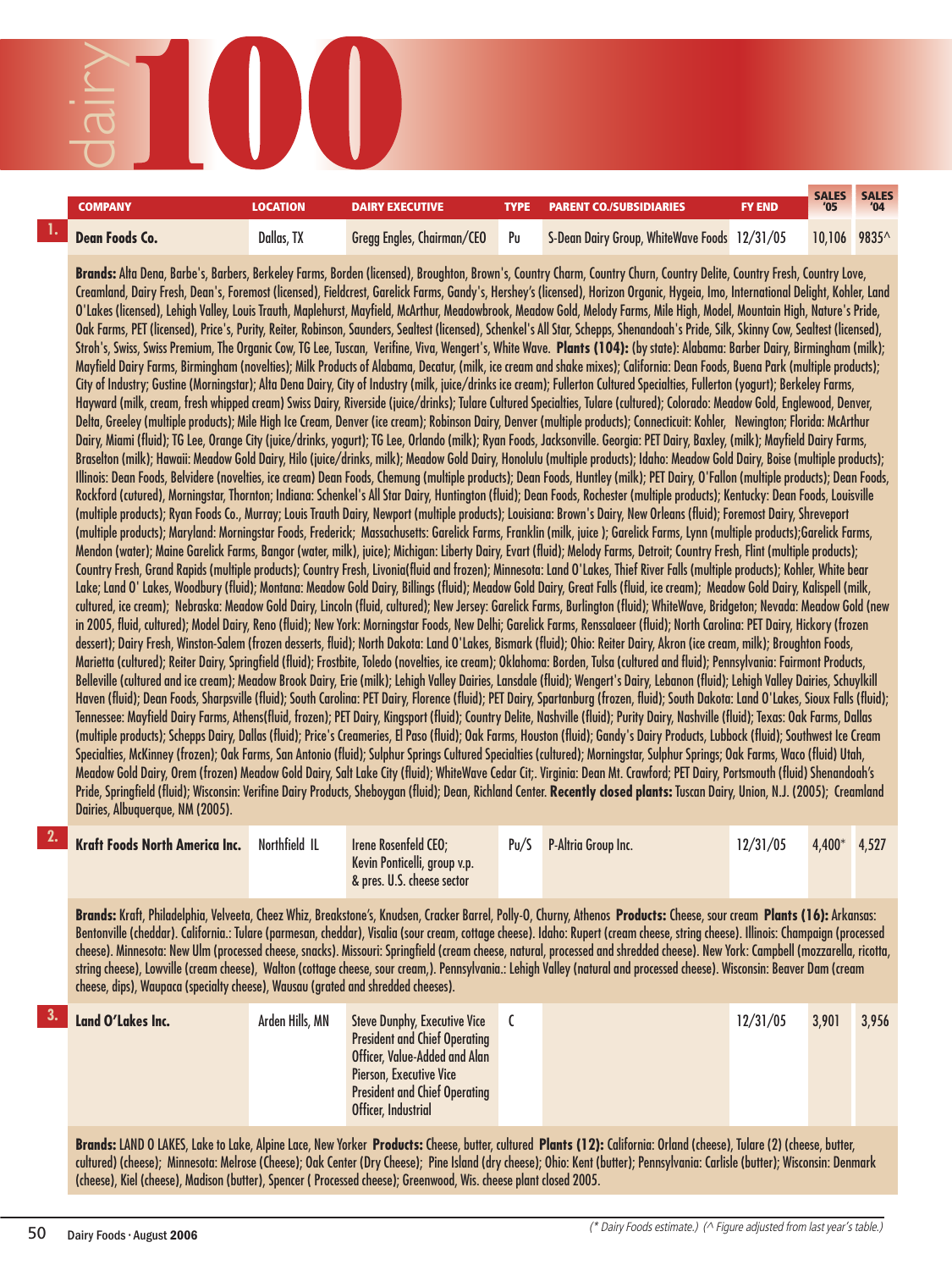|     | COMPANY                                                                                                                                                                                                                                                                                                                                                                                                                                                                                                                                                                                                                                                                                                                                                                                                                                                                                                                                                                                                                                                                                                                                                                                                                                                                                                                                                                                                                                                                                                                                                                                                                                                                                                                                                                                                              | <b>LOCATION</b>                  | <b>DAIRY EXECUTIVE</b>                         | <b>TYPE</b> | <b>PARENT CO./SUBSIDIARIES</b>                                                                                                                                                                                                                                                                                                                                                                                                                                                                                                                                                                                                                                                                                                                                                                                                                                                                                                                                                                                                                                                                                                                                                                                                                                                                                                                                                                                                                                                                                                                                                                                                    | <b>FY END</b> | <b>SALES</b><br>'05 | <b>SALES</b><br>'04 |  |
|-----|----------------------------------------------------------------------------------------------------------------------------------------------------------------------------------------------------------------------------------------------------------------------------------------------------------------------------------------------------------------------------------------------------------------------------------------------------------------------------------------------------------------------------------------------------------------------------------------------------------------------------------------------------------------------------------------------------------------------------------------------------------------------------------------------------------------------------------------------------------------------------------------------------------------------------------------------------------------------------------------------------------------------------------------------------------------------------------------------------------------------------------------------------------------------------------------------------------------------------------------------------------------------------------------------------------------------------------------------------------------------------------------------------------------------------------------------------------------------------------------------------------------------------------------------------------------------------------------------------------------------------------------------------------------------------------------------------------------------------------------------------------------------------------------------------------------------|----------------------------------|------------------------------------------------|-------------|-----------------------------------------------------------------------------------------------------------------------------------------------------------------------------------------------------------------------------------------------------------------------------------------------------------------------------------------------------------------------------------------------------------------------------------------------------------------------------------------------------------------------------------------------------------------------------------------------------------------------------------------------------------------------------------------------------------------------------------------------------------------------------------------------------------------------------------------------------------------------------------------------------------------------------------------------------------------------------------------------------------------------------------------------------------------------------------------------------------------------------------------------------------------------------------------------------------------------------------------------------------------------------------------------------------------------------------------------------------------------------------------------------------------------------------------------------------------------------------------------------------------------------------------------------------------------------------------------------------------------------------|---------------|---------------------|---------------------|--|
|     | Saputo Inc.                                                                                                                                                                                                                                                                                                                                                                                                                                                                                                                                                                                                                                                                                                                                                                                                                                                                                                                                                                                                                                                                                                                                                                                                                                                                                                                                                                                                                                                                                                                                                                                                                                                                                                                                                                                                          | Saint-leonard<br>(Quebec) Canada | Lino Saputo, Jr. Pres./CEO                     | Pu          | Cheese Div., (USA) Cheese Div.<br>(Canada), Milk Div.                                                                                                                                                                                                                                                                                                                                                                                                                                                                                                                                                                                                                                                                                                                                                                                                                                                                                                                                                                                                                                                                                                                                                                                                                                                                                                                                                                                                                                                                                                                                                                             | 3/31/06       | 3,461               | 3,009               |  |
|     | plants).                                                                                                                                                                                                                                                                                                                                                                                                                                                                                                                                                                                                                                                                                                                                                                                                                                                                                                                                                                                                                                                                                                                                                                                                                                                                                                                                                                                                                                                                                                                                                                                                                                                                                                                                                                                                             |                                  |                                                |             | Brands: Saputo, Alexis de Porttneuf, Armstrong, Baxter, Dairyland, De Lucia, Dragone, Du Village de Warwick, Frigo, Kinsey, La Paulina, Nutrilait, Princesse, Ricream, Sir<br>Laurier d'Arthabaska, Stella, Treasure Cave. Products: Cheese, novelties, milk, cultured, dry products Plants (41 North America): 18 in Canada, 13 U.S. (3 overrsees                                                                                                                                                                                                                                                                                                                                                                                                                                                                                                                                                                                                                                                                                                                                                                                                                                                                                                                                                                                                                                                                                                                                                                                                                                                                                |               |                     |                     |  |
| 5.  | <b>Schreiber Foods Inc.</b>                                                                                                                                                                                                                                                                                                                                                                                                                                                                                                                                                                                                                                                                                                                                                                                                                                                                                                                                                                                                                                                                                                                                                                                                                                                                                                                                                                                                                                                                                                                                                                                                                                                                                                                                                                                          | Green Bay, WI                    | Larry Ferguson, Pres./CEO                      | Pr          |                                                                                                                                                                                                                                                                                                                                                                                                                                                                                                                                                                                                                                                                                                                                                                                                                                                                                                                                                                                                                                                                                                                                                                                                                                                                                                                                                                                                                                                                                                                                                                                                                                   | 9/30/05       | $3,000*$ 2,700      |                     |  |
|     | Brands: Schreiber, School Choice, Clearfield Deli, La Feria, American Heritage, Pauly Products: Cheese, cream cheese, butter, blends Plants (17): Tempe, Ariz. (cheese);<br>Carthage, Clinton (2), Monett & Mount Vernon, Mo. (all cheese); Logan & Smithfield, Utah (cheese); Green Bay, Wis. (2 plants-one cheese, one butter), Richland Center, Wis.,<br>Wisconsin Rapids, Wis. (cheese); Gainesville, Ga.(cheese); Shippensburg, Pa.; Stevensville Texas (cream cheese).<br>6.<br>12/31/05<br>2,092<br><b>Dairy Farmers of America</b><br>Kansas City, MO<br>Rick Smith, Pres./CEO<br>C<br>Fluid joint ventures not included<br>2,430                                                                                                                                                                                                                                                                                                                                                                                                                                                                                                                                                                                                                                                                                                                                                                                                                                                                                                                                                                                                                                                                                                                                                                            |                                  |                                                |             |                                                                                                                                                                                                                                                                                                                                                                                                                                                                                                                                                                                                                                                                                                                                                                                                                                                                                                                                                                                                                                                                                                                                                                                                                                                                                                                                                                                                                                                                                                                                                                                                                                   |               |                     |                     |  |
|     |                                                                                                                                                                                                                                                                                                                                                                                                                                                                                                                                                                                                                                                                                                                                                                                                                                                                                                                                                                                                                                                                                                                                                                                                                                                                                                                                                                                                                                                                                                                                                                                                                                                                                                                                                                                                                      |                                  |                                                |             | in sales figures                                                                                                                                                                                                                                                                                                                                                                                                                                                                                                                                                                                                                                                                                                                                                                                                                                                                                                                                                                                                                                                                                                                                                                                                                                                                                                                                                                                                                                                                                                                                                                                                                  |               |                     |                     |  |
|     | Smithfield (Swiss, cheddar, dried whey); Wisconsin: Plymouth (process cheeses).                                                                                                                                                                                                                                                                                                                                                                                                                                                                                                                                                                                                                                                                                                                                                                                                                                                                                                                                                                                                                                                                                                                                                                                                                                                                                                                                                                                                                                                                                                                                                                                                                                                                                                                                      |                                  |                                                |             | Brands: Borden, Breakstone, Mid-America Farms, Sport Shake Products: Cheese, milk, dried products, canned & bottled drinks, whey Plants (27): California: Corona<br>(cheddar, monterey jack, mozzarella, whey, cut & shredded cheese), Hughson (balancing facility, NFDM, butter), Petaluma (cheddar, monterey jack, colby jack, dried whey),<br>Turlock (mozzarella, condensed whey), Ventura (bottled dairy beverages); Willows (balancing facility, condensed skim); Colorado: Ft. Morgan (balancing facility, condensed milk);<br>Indiana: Goshen (balancing facility, butter, cream, condensed products); Kentucky: Louisville (balancing facility, NFDM, cream); Louisiana: Franklinton (balancing facility, NFDM,<br>cream, butter); Minnesota: Fergus Falls (cheddar, whey); Winthrop (dried whey, milkfat, NFDM, butter); Zumbrota (cheeses, whey, dried products); Missouri: Cabool (infant<br>formulas, adult nutrition formulas); Monett (cheddar, reduced mineral whey); Springfield (bottled dairy beverages); New Mexico: Lovington (cheddar, dried whey), Portales<br>(balancing facility, condensed milk, NFDM, cream); Pennsylvania: Mechanicsburg (bottled dairy beverages), New Wilmington (Italian cheeses, whey); West Middlesex (analog<br>cheese, shredded cheese); Texas: El Paso (balancing facility, butter, condensed milk, NFDM, buttermilk); Schulenburg (cheese sauces, shelf-stable dips and sauces); Sulphur<br>Springs (cultured buttermilk, cream, condensed milk); Tennessee: Greeneville (balancing facility, condensed milk,whey); Utah: Beaver (balancing facility, condensed milk,cream); |               |                     |                     |  |
| 7.  | <b>HP Hood LLC</b>                                                                                                                                                                                                                                                                                                                                                                                                                                                                                                                                                                                                                                                                                                                                                                                                                                                                                                                                                                                                                                                                                                                                                                                                                                                                                                                                                                                                                                                                                                                                                                                                                                                                                                                                                                                                   | Chelsea, MA                      | John Kaneb,<br>Chairman, Pres./CEO             | Pr/Su       | P-Catamount Co.; Subsidiary divisions 12/31/05<br>are Crowley Foods, Kemps LLC                                                                                                                                                                                                                                                                                                                                                                                                                                                                                                                                                                                                                                                                                                                                                                                                                                                                                                                                                                                                                                                                                                                                                                                                                                                                                                                                                                                                                                                                                                                                                    |               | 2,300               | 2,200               |  |
|     |                                                                                                                                                                                                                                                                                                                                                                                                                                                                                                                                                                                                                                                                                                                                                                                                                                                                                                                                                                                                                                                                                                                                                                                                                                                                                                                                                                                                                                                                                                                                                                                                                                                                                                                                                                                                                      |                                  |                                                |             | HP Hood LLC Brands: Hood, Kemps, Crowley, Heluva Good, Calorie Countdown, Axelrod, Hagan, Green's, Maggio, Rosenberger's, Penn Maid. Licensed brands: Lactaid,                                                                                                                                                                                                                                                                                                                                                                                                                                                                                                                                                                                                                                                                                                                                                                                                                                                                                                                                                                                                                                                                                                                                                                                                                                                                                                                                                                                                                                                                    |               |                     |                     |  |
| 8.  | <b>Kroger Co. Dairy Operations</b>                                                                                                                                                                                                                                                                                                                                                                                                                                                                                                                                                                                                                                                                                                                                                                                                                                                                                                                                                                                                                                                                                                                                                                                                                                                                                                                                                                                                                                                                                                                                                                                                                                                                                                                                                                                   | Cincinnatti, OH                  | <b>Geoffrey Covert,</b><br>pres. manufacturing | S           | The Kroger Co.                                                                                                                                                                                                                                                                                                                                                                                                                                                                                                                                                                                                                                                                                                                                                                                                                                                                                                                                                                                                                                                                                                                                                                                                                                                                                                                                                                                                                                                                                                                                                                                                                    | 2/2/05        |                     |                     |  |
|     | Coffee-Mate, Nesquik, AriZona, Southern Comfort, Stonyfield Farm, Pillsbury. Products: Milk, ice cream, novelties, cultured, beverages Plants (24): HOOD: Agawam, Mass.<br>(milk, juices, drinks); Barre, Vt. (milk); Concord, N.H.(fluid); Oneida, N.Y. (UHT fluid products); Portland, Maine (milk) Suffield, Conn. (ice cream, novelties, frozen desserts);<br>Vernon, N.Y. (cultured); Winchester, Va. (UHT fluid products); KEMPS: Cedarburg Wis. (fluid) Duluth, Minn. (fluid); Farmington, Minn. (cultured); Minneapolis (fluid); Rapid City,<br>S.D. (Milk, juice, sour cream, cottage cheese); Rochester, Minn. (2-fluid products, frozen dairy products); CROWLEY FOODS: Albany, N.Y. (fluid); Arkport, N.Y. (cultured);<br>Binghamton, N.Y. (fluid); Bristol, Tenn. (Sour cream, yogurt, cottage cheese, dips); Hatfield, Pa. (Rosenberger's fluid); LaFargeville, N.Y. (cultured); Philadelphia (UHT products);<br>Sodus N.Y. (Heluva Good cheese); Wolcott, (Heluva Good cheese and spreads).<br>$2,100*$ 2,100*<br>Brands: Kroger, Private Selection Products: Milk, ice cream, novelties, cultured, cheese Plants (18): Centennial Farms Dairy, Atlanta; Compton Creamery, Compton, Calif.;<br>Crossroad Farms Dairy, Indianapolis; Heritage Farms Dairy, Murfreesboro, Tenn.; Jackson Dairy, Hutchinson, Kan.; Jackson Ice Cream, Denver; Layton Dairy, Layton, Utah;<br>Michigan Dairy, Livonia, Mich.; Riverside Creamery, Riverside, Calif.; Southern Ice Cream Specialties, Marietta, Ga.; Springdale Ice Cream, Cincinnati, Ohio; Śwan Island Dairy,<br>Portland, Ore; Tamarack Farms Dairy, Newark, Ohio; Tolleson Dairy, Tolleson, Ariz.; Turkey Hill Dairy, Conestoga, Pa.; Vandervoort Dairy, Fort Worth, Texas; Westover Dairy,<br>Lynchburg, Va.; Winchester Dairy Farms, Winchester, Ky. |                                  |                                                |             |                                                                                                                                                                                                                                                                                                                                                                                                                                                                                                                                                                                                                                                                                                                                                                                                                                                                                                                                                                                                                                                                                                                                                                                                                                                                                                                                                                                                                                                                                                                                                                                                                                   |               |                     |                     |  |
| 9.  | Leprino Foods Co.                                                                                                                                                                                                                                                                                                                                                                                                                                                                                                                                                                                                                                                                                                                                                                                                                                                                                                                                                                                                                                                                                                                                                                                                                                                                                                                                                                                                                                                                                                                                                                                                                                                                                                                                                                                                    | Denver, CO                       | James Leprino, Chairman                        | Pr          |                                                                                                                                                                                                                                                                                                                                                                                                                                                                                                                                                                                                                                                                                                                                                                                                                                                                                                                                                                                                                                                                                                                                                                                                                                                                                                                                                                                                                                                                                                                                                                                                                                   | 10/30/05      | $2,000*$ 1,950*     |                     |  |
|     |                                                                                                                                                                                                                                                                                                                                                                                                                                                                                                                                                                                                                                                                                                                                                                                                                                                                                                                                                                                                                                                                                                                                                                                                                                                                                                                                                                                                                                                                                                                                                                                                                                                                                                                                                                                                                      |                                  |                                                |             | Brands: Proprietary Brands Products: Mozzarella, provolone, pizza cheese, cheese blends, whey protein concentrate, whey and lactose. Plants (9): Lemoore East, Lemoore<br>West & Tracy, Calif.; Ft. Morgan, Colo.; Allendale & Remus, Mich.; Ravenna, Neb. (whey only); Roswell, N.M.; Waverly, N.Y. Norfolk, Neb. plant closed 2003.                                                                                                                                                                                                                                                                                                                                                                                                                                                                                                                                                                                                                                                                                                                                                                                                                                                                                                                                                                                                                                                                                                                                                                                                                                                                                             |               |                     |                     |  |
| 10. | <b>Agropur Cooperative</b>                                                                                                                                                                                                                                                                                                                                                                                                                                                                                                                                                                                                                                                                                                                                                                                                                                                                                                                                                                                                                                                                                                                                                                                                                                                                                                                                                                                                                                                                                                                                                                                                                                                                                                                                                                                           | Quebec, Canada                   | Pierre Claprood, CEO                           | C           | Ultima Foods Inc. (joint venture)                                                                                                                                                                                                                                                                                                                                                                                                                                                                                                                                                                                                                                                                                                                                                                                                                                                                                                                                                                                                                                                                                                                                                                                                                                                                                                                                                                                                                                                                                                                                                                                                 | 11/1/05       | 1,934               | $1710^{\circ}$      |  |
|     | agreement.                                                                                                                                                                                                                                                                                                                                                                                                                                                                                                                                                                                                                                                                                                                                                                                                                                                                                                                                                                                                                                                                                                                                                                                                                                                                                                                                                                                                                                                                                                                                                                                                                                                                                                                                                                                                           |                                  |                                                |             | Brands: Oka, Vaudrevil, UltrA'milk, Sealtest, Natrel Ultra'Milk, Natrel Nutrition 24, Yoplait,* Source Products: Cheeses, butter, milk, specialty milk, yogurt Plants (19):<br>Alberta: Lethbridge; British Columbia: Chilliwack; Ontario: Brantford, Bright Cheese House, Ottawa, Toronto, Sudbury; Quebec: Amqui, Beauceville, Granby (2), Notre Dame du<br>Bon Conseil, Oka, Plessisville, Quebec, Saint-Alexandre, Saint-Bruno, Sainte-Hyacinthe, Saint-Laurent U.S.A.: Middlebury (Indiana) *Yoplait is sold under a distribution                                                                                                                                                                                                                                                                                                                                                                                                                                                                                                                                                                                                                                                                                                                                                                                                                                                                                                                                                                                                                                                                                            |               |                     |                     |  |

 $\begin{array}{c} \hline \end{array}$ 

 $\begin{array}{c} \hline \end{array}$ 

 $\overline{\phantom{a}}$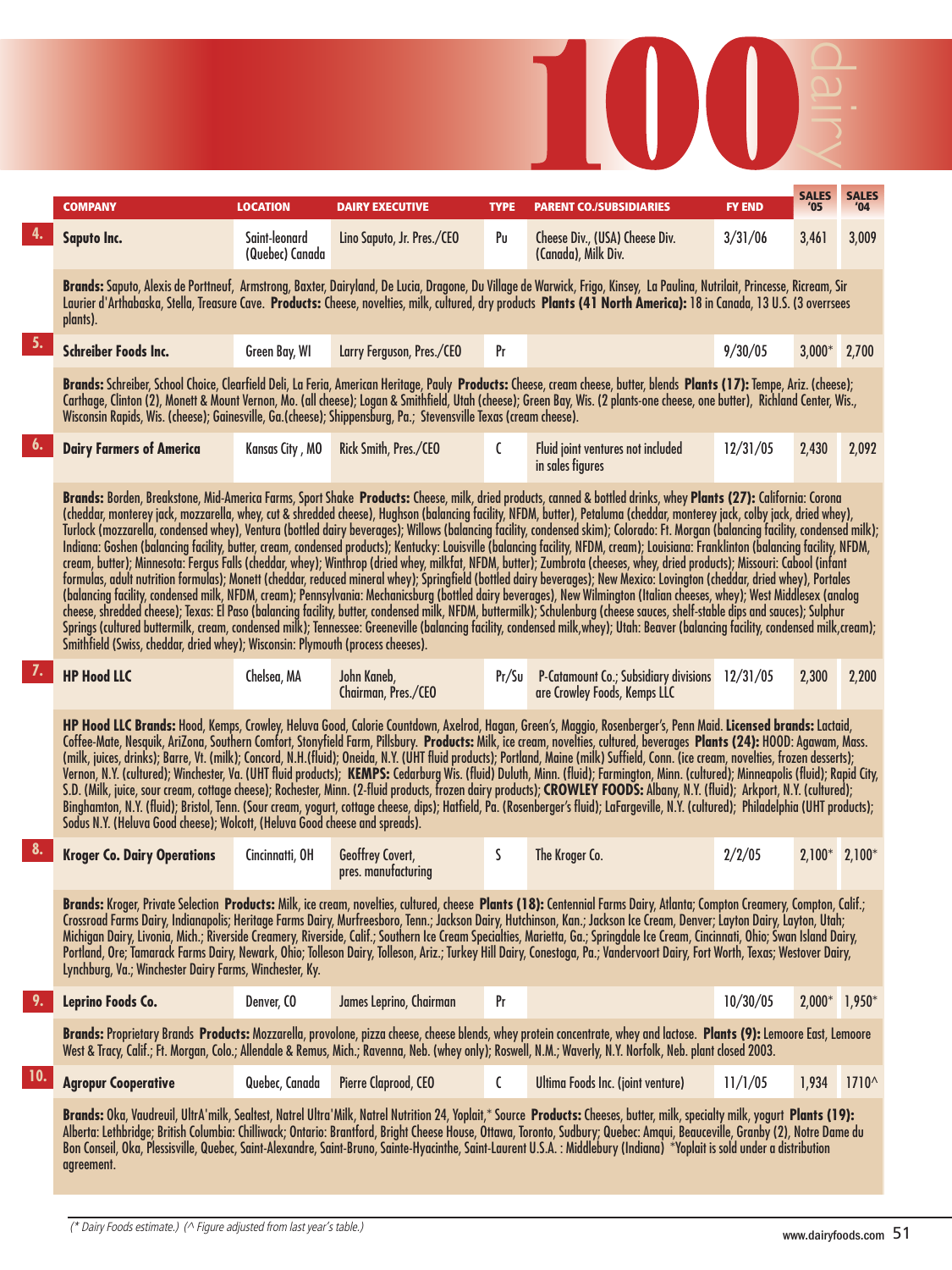

|     | <b>COMPANY</b>                                                                                                                                                                                                                                                                                                                                                                                                                                                                                                                                                                                                                                                                                                                                                                                                                                                                                                                                                                                                                                                                                                                                                                                                                                                                                         | <b>LOCATION</b> | <b>DAIRY EXECUTIVE</b>              | <b>TYPE</b> | <b>PARENT CO./SUBSIDIARIES</b>                                                                                                                                                                                                                                                                                                                                                                                                                                                                                                                                                                                                                                                                                                  | <b>FY END</b> | <b>SALES</b>   | <b>SALES</b> |
|-----|--------------------------------------------------------------------------------------------------------------------------------------------------------------------------------------------------------------------------------------------------------------------------------------------------------------------------------------------------------------------------------------------------------------------------------------------------------------------------------------------------------------------------------------------------------------------------------------------------------------------------------------------------------------------------------------------------------------------------------------------------------------------------------------------------------------------------------------------------------------------------------------------------------------------------------------------------------------------------------------------------------------------------------------------------------------------------------------------------------------------------------------------------------------------------------------------------------------------------------------------------------------------------------------------------------|-----------------|-------------------------------------|-------------|---------------------------------------------------------------------------------------------------------------------------------------------------------------------------------------------------------------------------------------------------------------------------------------------------------------------------------------------------------------------------------------------------------------------------------------------------------------------------------------------------------------------------------------------------------------------------------------------------------------------------------------------------------------------------------------------------------------------------------|---------------|----------------|--------------|
|     | <b>Good Humor-Breyers Ice Cream</b> Green Bay, WI                                                                                                                                                                                                                                                                                                                                                                                                                                                                                                                                                                                                                                                                                                                                                                                                                                                                                                                                                                                                                                                                                                                                                                                                                                                      |                 | Eric Walsh, President               | S.          | <b>P-Unilever Plc</b>                                                                                                                                                                                                                                                                                                                                                                                                                                                                                                                                                                                                                                                                                                           | 12/31/05      | $1,750*$       | 1,600        |
|     | novelties)                                                                                                                                                                                                                                                                                                                                                                                                                                                                                                                                                                                                                                                                                                                                                                                                                                                                                                                                                                                                                                                                                                                                                                                                                                                                                             |                 |                                     |             | Brands: Breyers, Popsicle, Klondike, Good Humor Products: Ice cream, novelties Plants (7): Clearwater, Fla. (novelties); Huntington, Ind. (ice cream); Hagerstown, Md.<br>(novelties); Framingham, Mass. (ice cream); Sikeston, Mo. (ice cream and novelties); Henderson, Nev. (ice cream & novelties) Simcoe, Ontario (ice cream, frozen desserts and                                                                                                                                                                                                                                                                                                                                                                          |               |                |              |
| 12. | <b>Dreyer's Grand Ice Cream</b><br><b>Holdings Inc.</b>                                                                                                                                                                                                                                                                                                                                                                                                                                                                                                                                                                                                                                                                                                                                                                                                                                                                                                                                                                                                                                                                                                                                                                                                                                                | Oakland, CA     | T. Gary Rogers, Chairman, CEO       | Pu          | (Merger with Nestle's Ice Cream<br>Partners Inc. June '03)                                                                                                                                                                                                                                                                                                                                                                                                                                                                                                                                                                                                                                                                      | 12/31/04      | $1,700*$ 1,548 |              |
|     | Houston; Snelgrove, Utah; Laurel, Md.                                                                                                                                                                                                                                                                                                                                                                                                                                                                                                                                                                                                                                                                                                                                                                                                                                                                                                                                                                                                                                                                                                                                                                                                                                                                  |                 |                                     |             | Brands: Dreyer's, Edy's, Häagen-Dazs, Nestlé, Starbucks Products: Ice cream, novelties Plants (7): Bakersfield, City of Commerce, and Tulare, Calif.; Fort Wayne, Ind.;                                                                                                                                                                                                                                                                                                                                                                                                                                                                                                                                                         |               |                |              |
| 13. | <b>Parmalat Canada</b>                                                                                                                                                                                                                                                                                                                                                                                                                                                                                                                                                                                                                                                                                                                                                                                                                                                                                                                                                                                                                                                                                                                                                                                                                                                                                 | Toronto, Canada | Alnashir "Nash" Lakha,<br>Pres./CEO | S           | P-Parmalat Finanziaria SpA (Italy)                                                                                                                                                                                                                                                                                                                                                                                                                                                                                                                                                                                                                                                                                              | 12/31/05      | 1,700          | 1,800        |
|     | Brands: Astro, Balderson, Beatrice, Black Diamond, Lactantia, Parmalat, Sensational Soy Products: Milk, cream, butter, cream cheese, cultured products, speicalty,<br>ingredients, maragarine, soy beverages, milk powders, evaporated products, sweetened whole condensed milk. Plants (19): Alberta (2): Calgary (milk, cream, milk shake and<br>ice cream mixes), Lethbridge (yogourt, sour cream, cottage cheese); Manitoba (3): Grunthal (cheese), St. Claude (butter, milk powders, evaporated products), Winnipeg (milk,<br>cream, milk shake and ice cream mixes); Ontario (9): Belleville (cheese), Brampton (Toronto) (milk, cream, milk shake and ice cream mixes, soy beverages), Mitchell<br>(butter, cream cheese, evaporated products, milk powders, SWC), Niagara on the Lake (yogourt, sour cream), Sudbury (milk cream, milk shake and ice cream mixes),<br>Thornloe (cheese), Thunder Bay (milk, cream), Rakely (Toronto) (yogourt, sour cream), Winchester (butter, cheese, evaporated products, milk powders); Quebec (5):<br>Laverlochere (butter, evaporated products, milk powders), Marieville (cheese), Montreal (milk,cream, milk shake and ice cream mixes), St. Hyacinthe (milk, cream), Victoriaville<br>(butter, cheese, evaporated products, milk powders, margarine). |                 |                                     |             |                                                                                                                                                                                                                                                                                                                                                                                                                                                                                                                                                                                                                                                                                                                                 |               |                |              |
| 14. | <b>Darigold Inc.</b><br>(formerly WestFarm)                                                                                                                                                                                                                                                                                                                                                                                                                                                                                                                                                                                                                                                                                                                                                                                                                                                                                                                                                                                                                                                                                                                                                                                                                                                            | Seattle, WA     | John Underwood, CEO                 | C/S         | P-Northwest Dairy Assn. S-Olympic<br>Foods; S-Dairy Export Co.                                                                                                                                                                                                                                                                                                                                                                                                                                                                                                                                                                                                                                                                  | 3/31/06       | 1,500          | 1,130        |
|     | Lynden (NFDM, condensed products), Seattle (milk), Sunnyside (cheese, dry whey)                                                                                                                                                                                                                                                                                                                                                                                                                                                                                                                                                                                                                                                                                                                                                                                                                                                                                                                                                                                                                                                                                                                                                                                                                        |                 |                                     |             | Brands: Darigold Products: Milk, cheese, cultured, butter Plants (10): Idaho: Boise (milk, soy products), Caldwell (powders, MPC, bulk cream); Jerome (powders, MPC,<br>ultrfiltered milk products, bluk cream, condensed products). Oregon: Medford (milk), Portland (milk); Washington: Chehalis (powders, bulk cream); Issaquah (cultured, butter),                                                                                                                                                                                                                                                                                                                                                                          |               |                |              |
| 15. | <b>Foremost Farms USA</b>                                                                                                                                                                                                                                                                                                                                                                                                                                                                                                                                                                                                                                                                                                                                                                                                                                                                                                                                                                                                                                                                                                                                                                                                                                                                              | Baraboo, WI     | David Fuhrmann, Pres.               | C           |                                                                                                                                                                                                                                                                                                                                                                                                                                                                                                                                                                                                                                                                                                                                 | 12/31/05      | 1,419          | $1443^$      |
|     | blends, cream, whey), Waukesha (milk, ice cream mix), Waumandee (cheeses, whey), Wilson (mozzarella, whey)                                                                                                                                                                                                                                                                                                                                                                                                                                                                                                                                                                                                                                                                                                                                                                                                                                                                                                                                                                                                                                                                                                                                                                                             |                 |                                     |             | Brands: Golden Guernsey, Foremost, Morning Glory Products: Cheese, cultured, milk, whey products, fruit juice Plants (20): Iowa: Waukon (whey protein concentrate, whey<br>protein isolates); Minnesota: Preston (dry blends, whey protein concentrate); Wisconsin: Alma Center (mozzarella, whey), Appleton (mozzarella & whey), Chilton (Italian cheeses,<br>whey), Clayton (mozzarella, whey), De Pere (milk, cultured), Lancaster (cheeses, whey), Madison (juices, sports drinks), Marshfield (cheese, whey), Milan (mozzarella, whey),<br>Plover (whey), Reedsburg (butter, butter blends, condensed skim), Richland Center (mozzarella, whey), Rothschild (whey, permeate, lactose), Sparta (powders, condensed,         |               |                |              |
| 10. | <b>National Dairy Holdings LP</b>                                                                                                                                                                                                                                                                                                                                                                                                                                                                                                                                                                                                                                                                                                                                                                                                                                                                                                                                                                                                                                                                                                                                                                                                                                                                      | Dallas, TX      | Allen Meyer, Chairman/CEO           | Pr          | 50% owned by Dairy<br><b>Farmers of America</b>                                                                                                                                                                                                                                                                                                                                                                                                                                                                                                                                                                                                                                                                                 | 12/31/05      | 1,415          | 1,412        |
|     | closed in 2005).                                                                                                                                                                                                                                                                                                                                                                                                                                                                                                                                                                                                                                                                                                                                                                                                                                                                                                                                                                                                                                                                                                                                                                                                                                                                                       |                 |                                     |             | Brands: Borden, Meadow Gold, Cream O' Weber, Dairy Fresh, Flav-O-Rich, Sinton, Velda and others Plants (19): Alabama, Dairy Fresh, Cowarts, Greensbroro, Pritchard;<br>Colorado Sinton, Colorado Springs; Florida, Velda Farms, Miami & Winter Haven (fluid); Kentucky, Goldenrod, Madisonville (fluid) Flav-O-Rich, London, (fluid); Louisiana, Borden<br>LaFayette, (fluid) Dairy Fresh, Baker; Mississippi, Dairy Fresh, Hattiesburg; Ohio, Dairymen's, Cleveland (fluid); H. Myer, Cincinatti (Fluid); South Carolina Coburg, N. Charleston<br>(fluid); Tennessee, Chatanooga Dairy, Chatanooga, Texas Borden, Austin, Conroe & Dallas (all fluid); Utah, Cream O' Weber, Salt Lake City (fluid); (Valley Rich, Roanoke Va. |               |                |              |
| 17. | <b>Great Lakes Cheese Co.</b>                                                                                                                                                                                                                                                                                                                                                                                                                                                                                                                                                                                                                                                                                                                                                                                                                                                                                                                                                                                                                                                                                                                                                                                                                                                                          | Hiram, OH       | <b>Gary Vanic, President</b>        | Pr          | S-Empire Cheese Inc.                                                                                                                                                                                                                                                                                                                                                                                                                                                                                                                                                                                                                                                                                                            | 12/31/05      | 1,375          | 1,375        |
|     | (processing cheese); Plymouth, Wis. (packaging); Filmore UT, (cheese packaging); Wausau, Wis., (packaging)                                                                                                                                                                                                                                                                                                                                                                                                                                                                                                                                                                                                                                                                                                                                                                                                                                                                                                                                                                                                                                                                                                                                                                                             |                 |                                     |             | Brands: Great Lakes, Rico Mia, America's Accent Products: Cheese Plants (7): Adams & Cuba, N.Y. (cheese manufacturing); Hiram, Ohio (cheese packaging); LaCrosse, Wis.                                                                                                                                                                                                                                                                                                                                                                                                                                                                                                                                                          |               |                |              |
|     |                                                                                                                                                                                                                                                                                                                                                                                                                                                                                                                                                                                                                                                                                                                                                                                                                                                                                                                                                                                                                                                                                                                                                                                                                                                                                                        |                 |                                     |             |                                                                                                                                                                                                                                                                                                                                                                                                                                                                                                                                                                                                                                                                                                                                 |               |                |              |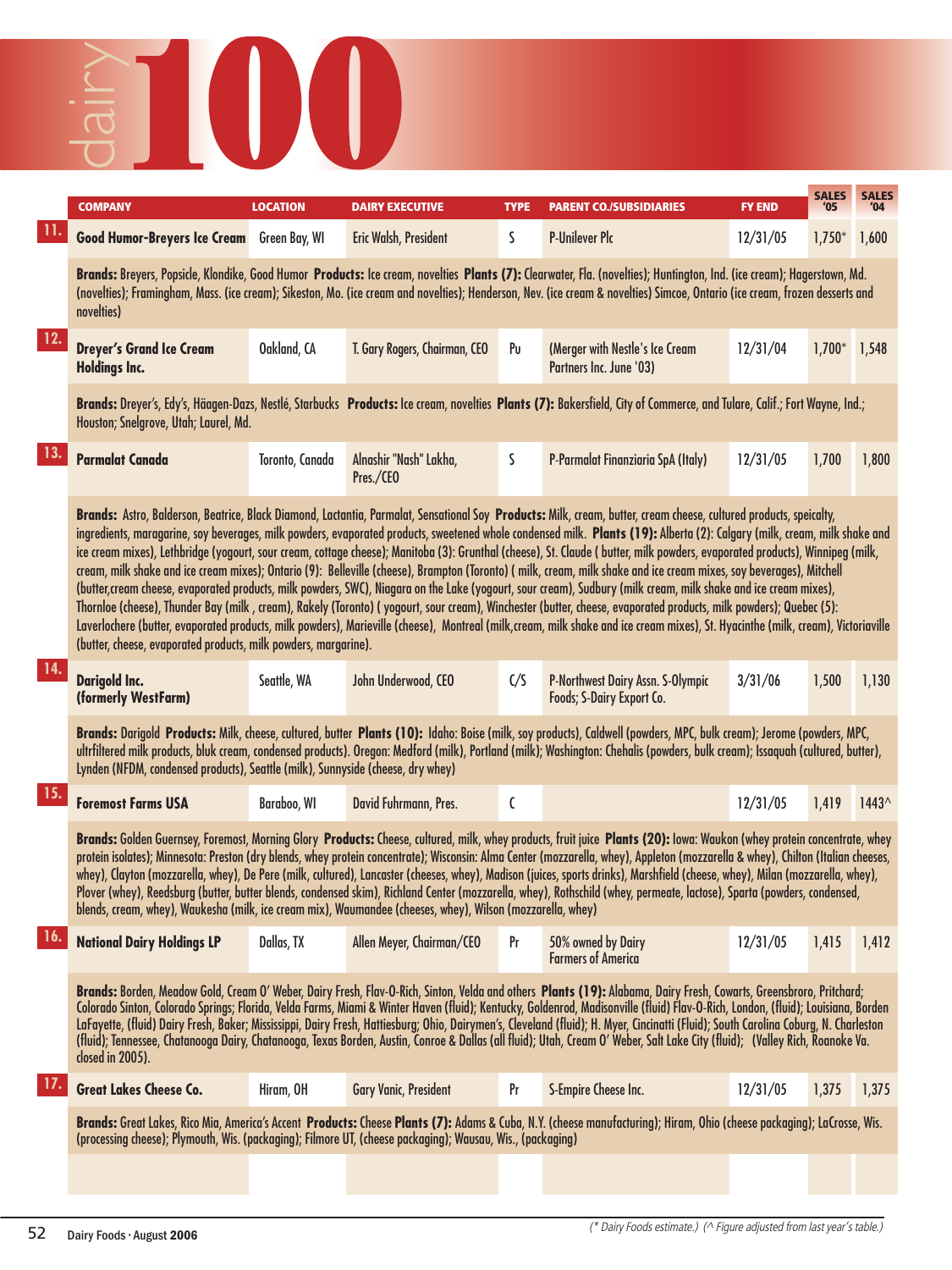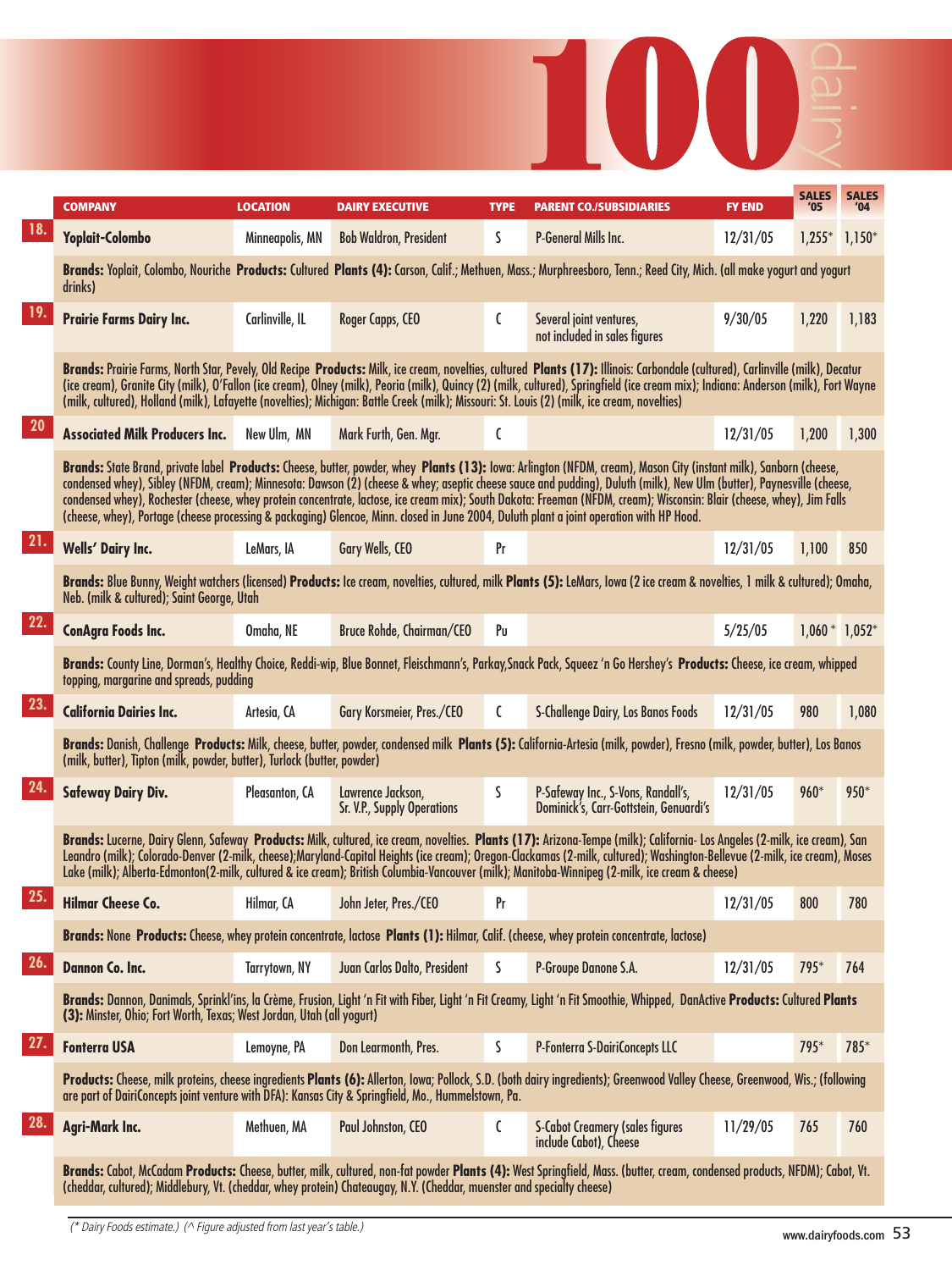## **COMPANY LOCATION DAIRY EXECUTIVE TYPE PARENT CO./SUBSIDIARIES FY END '05 '04** dairy

|     | <b>COMPANY</b>                                                                                                                                                                                                                                                                                    | <b>LOCATION</b>        | <b>DAIRY EXECUTIVE</b>                          | <b>TYPE</b> | <b>PARENT CO./SUBSIDIARIES</b>                                                                                                                                                                                                                                                                                                                                        | <b>FY END</b> | <b>SALES</b><br>'05 | <b>SALES</b><br>'04 |
|-----|---------------------------------------------------------------------------------------------------------------------------------------------------------------------------------------------------------------------------------------------------------------------------------------------------|------------------------|-------------------------------------------------|-------------|-----------------------------------------------------------------------------------------------------------------------------------------------------------------------------------------------------------------------------------------------------------------------------------------------------------------------------------------------------------------------|---------------|---------------------|---------------------|
| 29. | <b>Lactalis America Group</b>                                                                                                                                                                                                                                                                     | Buffalo, NY            | Frederick Bouisset,<br>President/CEO            | S           | P-Groupe Lactalis S.A. (France). Am.<br>subsidiaries Sorrento Lactalis,<br>Lactalis USA                                                                                                                                                                                                                                                                               | 12/31/05      | 755                 | 750                 |
|     | (acquired 2005). Sorrento Lactalis: Buffalo (mozzerella, ricotta and provolone); ; Nampa, Idaho (mozerella, snacks).                                                                                                                                                                              |                        |                                                 |             | Brands: President, Sorrento, Precious Products: Cheese Plants (5): Lactalis USA (all brie and Feta): Turlock, Calif. (brie, feta); Belmont, Wis. (brie, feta); Merrill, Wis.                                                                                                                                                                                          |               |                     |                     |
| 30. | <b>Bongrain N.A.</b>                                                                                                                                                                                                                                                                              | Mahwah, NJ             | <b>Tom Swartele, President</b>                  | S           | P-Bongrain S.A.; S-Advanced Food<br><b>Products (JV with Land O'Lakes)</b>                                                                                                                                                                                                                                                                                            | 12/31/05      | 635                 | 550                 |
|     | (cheese sauce, dips, puddings. spreads, dairy bevs)                                                                                                                                                                                                                                               |                        |                                                 |             | Products: Cheese, cream cheese, cheese sauce, dips, spread, puddings, dairy beverages. Plants (7): BC USA subs.-City of Industry, Calif. (cheese); Los Angeles (cream cheese);<br>Lena, Ill. (cheese); New Holland, Pa. (cream cheese); SFI Corp. subs. Fairfield, N.J. (specialty cheeses); Adv. Food Prod. subs. Visalia, Calif., New Holland, Pa., Clearlake, Wis. |               |                     |                     |
|     | <b>Glanbia Foods Inc.</b>                                                                                                                                                                                                                                                                         | Twin Falls, ID         | Jeffry O.Williams, President                    | S           | P-Glanbia Plc (Ireland) (subsidiary<br><b>Glanbia Nutritionals is now a</b><br>subsidiary of Plc)                                                                                                                                                                                                                                                                     | 12/31/05      | 625                 | 550                 |
|     | Brands: None Products: Cheese, whey protein concentrates, milk calcium, whey protein isolate, lactose, lactoferin Plants (5): Idaho-Gooding (2-cheese, whey); Richfield<br>(whey); Twin Falls (cheese); New Mexico-Clovis (South West Cheese LLC, joint venture with DFA and other cooperatives). |                        |                                                 |             |                                                                                                                                                                                                                                                                                                                                                                       |               |                     |                     |
| 32. | <b>Davisco Foods Int'l Inc.</b>                                                                                                                                                                                                                                                                   | <b>Eden Prarie, MN</b> | Mark Davis, President                           | Pr          |                                                                                                                                                                                                                                                                                                                                                                       |               | 550*                | 540*                |
|     | <b>Products:</b> Cheese, whey ingredients                                                                                                                                                                                                                                                         |                        |                                                 |             |                                                                                                                                                                                                                                                                                                                                                                       |               |                     |                     |
| 33. | <b>Publix Supermarkets, Inc.</b>                                                                                                                                                                                                                                                                  | Lakeland, FL           | <b>Mike Smith, VP Manufacturing</b>             |             | <b>PR Captive Dairy</b>                                                                                                                                                                                                                                                                                                                                               | 5/31/06       | 542*                | 530*                |
|     | Brands: Publix Products: Milk ice cream, cultured, juice, water, carbonated drinks                                                                                                                                                                                                                |                        |                                                 |             |                                                                                                                                                                                                                                                                                                                                                                       |               |                     |                     |
| 34. | Sargento Inc.                                                                                                                                                                                                                                                                                     | Plymouth, WI           | Louis Gentine, Chairman                         | Pr          |                                                                                                                                                                                                                                                                                                                                                                       | 12/31/05      | 540*                | 520*                |
|     | Brands: Sargento, Products: Cheese Plants (3): Hilbert, Wis. (processed cheese); Kiel, Wis. (snacks); Plymouth, Wis. (slices, shreds)                                                                                                                                                             |                        |                                                 |             |                                                                                                                                                                                                                                                                                                                                                                       |               |                     |                     |
| 35. | <b>HEB Dairy Div.</b>                                                                                                                                                                                                                                                                             | San Antonio, TX        | <b>Tony Garcia,</b><br>dir. of dairy operations | S           | P-H. E. Butt Grocery Co.                                                                                                                                                                                                                                                                                                                                              |               | $475*$              | 470*                |
|     | <b>Products: Milk, ice cream, cultured</b>                                                                                                                                                                                                                                                        |                        |                                                 |             |                                                                                                                                                                                                                                                                                                                                                                       |               |                     |                     |
| 36. | <b>Alto Dairy Cooperative</b>                                                                                                                                                                                                                                                                     | Waupun, WI             | Rich Scheuerman, Pres./CEO                      | C           |                                                                                                                                                                                                                                                                                                                                                                       | 6/30/05       | 460                 | 460                 |
|     | Brands: None Products: Cheese, whey products Plants (2): Alto & Black Creek, Wis. (both cheese)                                                                                                                                                                                                   |                        |                                                 |             |                                                                                                                                                                                                                                                                                                                                                                       |               |                     |                     |
| 37. | <b>Stremicks Heritage Foods</b>                                                                                                                                                                                                                                                                   | Santa Ana, CA          | Lou Stremick, Pres./CEO                         | Pr          |                                                                                                                                                                                                                                                                                                                                                                       | 12/31/05      | 410                 | 370                 |
|     | drinks, CotteeMate, juices), Riverside (cottee creamer, juices); Santa Ana (UHT milk)                                                                                                                                                                                                             |                        |                                                 |             | Brands: NesQuik, CoffeeMate, Nestea, Kern's Nectar Products: Milk, non-dairy creamers, drinks, ice cream mixes, soy, juices. Plants (3): California: Cedar City (rice & soy                                                                                                                                                                                           |               |                     |                     |
| 38. | <b>Winn-Dixie Dairy Products</b>                                                                                                                                                                                                                                                                  | Jacksonville, FL       |                                                 | S           | P-Winn Dixie Stores Inc.                                                                                                                                                                                                                                                                                                                                              | 6/25/06       | 400*                | $600*$              |
|     | N.C.; (milk, cultured); Greenville, S.C.                                                                                                                                                                                                                                                          |                        |                                                 |             | Brands: Winn-Dixie Products: Ice cream, cultured, milk Plants (2): Plant City, Fla. (milk, ice cream); Hammond, La. (milk). Closed Plants: Montgomery, Ala.; High Point,                                                                                                                                                                                              |               |                     |                     |
| 39. | <b>Maryland and Virginia</b><br>Milk Producers Co-op.                                                                                                                                                                                                                                             | Reston, VA             | Jay Bryant, Gen. Mgr.                           | C           | <b>S-Valley Milk Products</b>                                                                                                                                                                                                                                                                                                                                         | 12/31/05      | $397*$              | $359^$              |
|     | Md. (milk) New Bern, N.C., Newport News, Va. (milk); Strasburg, Va. (powder, condensed, cream, butter).                                                                                                                                                                                           |                        |                                                 |             | Brands: Maola, Marva Maid, Products: Milk, juice, ice cream mixes, condensed, cream, powder, butter. Plants (5): Laurel, Md. (cream, butter, powder, condensed); Landover                                                                                                                                                                                             |               |                     |                     |
|     |                                                                                                                                                                                                                                                                                                   |                        |                                                 |             |                                                                                                                                                                                                                                                                                                                                                                       |               |                     |                     |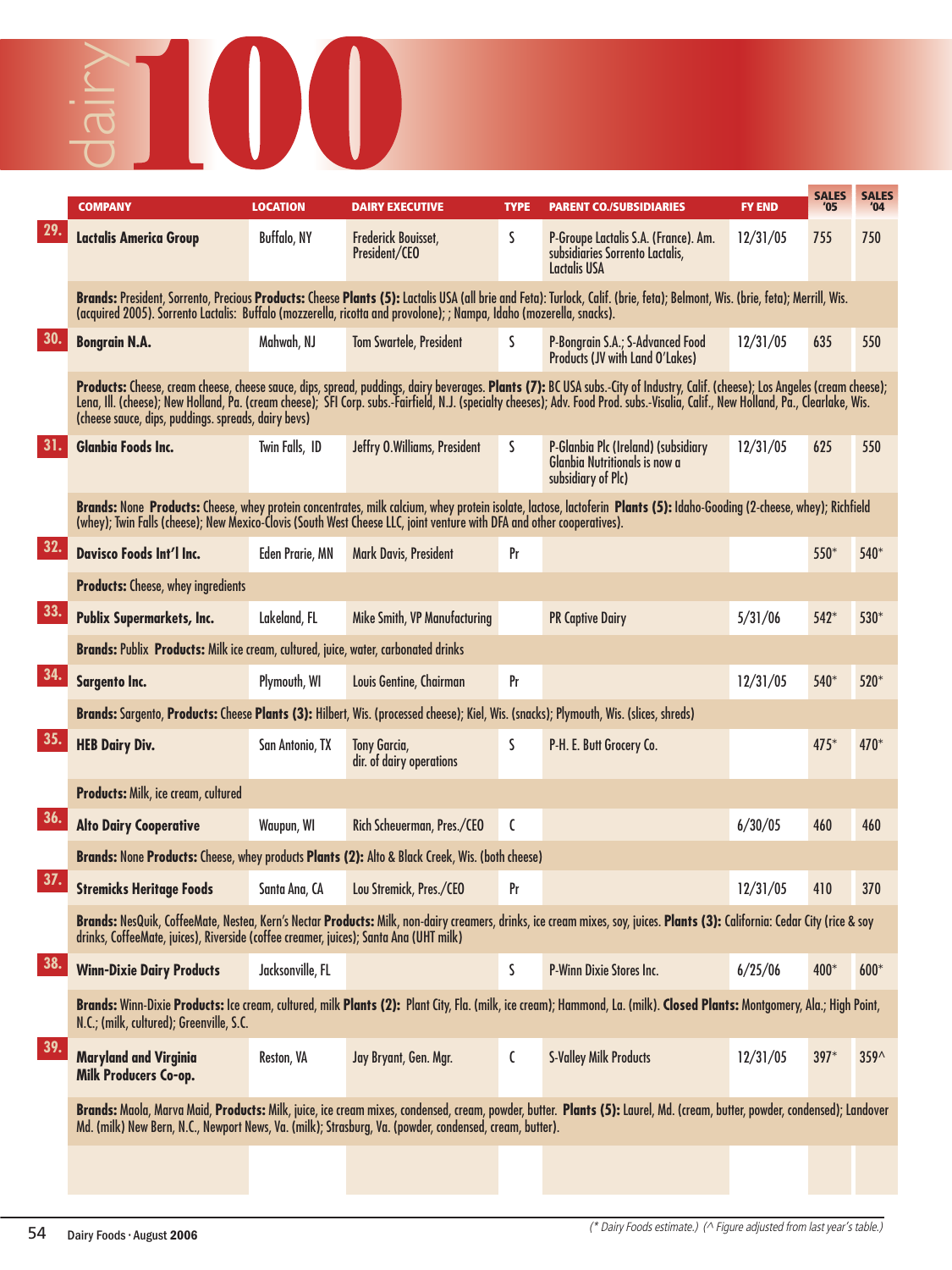

|                                                                                                                                                                                                                                                            | <b>COMPANY</b>                                                                                                                      | <b>LOCATION</b>            | <b>DAIRY EXECUTIVE</b>             | <b>TYPE</b> | <b>PARENT CO./SUBSIDIARIES</b>                                                                                                                                                                                                                                                                                                                                    | <b>FY END</b> | <b>SALES</b><br>'05 | <b>SALES</b><br>'04 |
|------------------------------------------------------------------------------------------------------------------------------------------------------------------------------------------------------------------------------------------------------------|-------------------------------------------------------------------------------------------------------------------------------------|----------------------------|------------------------------------|-------------|-------------------------------------------------------------------------------------------------------------------------------------------------------------------------------------------------------------------------------------------------------------------------------------------------------------------------------------------------------------------|---------------|---------------------|---------------------|
| 40.                                                                                                                                                                                                                                                        | <b>CoolBrands International</b>                                                                                                     | Markham,<br>Ontario Canada | David Stein, CEO/Pres.             | Pu          |                                                                                                                                                                                                                                                                                                                                                                   | 8/31/05       | 385                 | 511                 |
|                                                                                                                                                                                                                                                            | Brands: Yogen-Fruz, Eskimo Pie, I Can't Believe It's Yogurt, Bressler's, Golden Swirl Products: Ice cream, ice cream mix, novelties |                            |                                    |             |                                                                                                                                                                                                                                                                                                                                                                   |               |                     |                     |
| 41.                                                                                                                                                                                                                                                        | <b>Grassland Dairy Products Inc.</b>                                                                                                | Greenwood, WI              | <b>Dallas Wuethrich, President</b> | Pr          |                                                                                                                                                                                                                                                                                                                                                                   | 12/31/05      | $375*$              | $340*$              |
|                                                                                                                                                                                                                                                            | Brands: Grassland, private labels Products: Butter, butter oil, butter blends, buttermilk, milk Plants (1): Greenwood               |                            |                                    |             |                                                                                                                                                                                                                                                                                                                                                                   |               |                     |                     |
| 42.                                                                                                                                                                                                                                                        | <b>Neilson Dairy Ltd.</b>                                                                                                           | <b>Ontario Canada</b>      | Judy McCrie, VP/Gen. Mgr.          | S           | P-George Weston Ltd.                                                                                                                                                                                                                                                                                                                                              | 12/31/05      | $375*$              | $375*$              |
|                                                                                                                                                                                                                                                            |                                                                                                                                     |                            |                                    |             | Brands: TruTaste, Neilson, Udderly Cool Products: Milk, cultured, drinks Plants (3): Ontario-Georgetown, Oakville, Ottawa (all milk, juices, drinks)                                                                                                                                                                                                              |               |                     |                     |
| 43.<br>44.<br>45.<br>46.<br>47.<br>48.<br>49.<br>50.<br>51.                                                                                                                                                                                                | <b>Hiland Dairy</b>                                                                                                                 | Springfield, MO            | L. G. Oller, Pres./Gen. Mgr.       | Pr          | P-Prairie Farms,<br><b>Dairy Farmers of America</b>                                                                                                                                                                                                                                                                                                               | 9/30/05       | $350*$              | $350*$              |
|                                                                                                                                                                                                                                                            | Springfield, Mo. (milk, ice cream); Oklahoma: Norman, Chandler (milk, cultured, ice cream)                                          |                            |                                    |             | Brands: Hiland, Prairie Farms, store brands Products: Ice cream, cultured, milk Plants (6): Fayetteville, Ark. (milk); Fort Smith, Ark. (milk); Wichita, Kan. (milk, cultured);                                                                                                                                                                                   |               |                     |                     |
|                                                                                                                                                                                                                                                            | <b>Swiss Valley Farms Co.</b>                                                                                                       | Mt Joy, IA                 | <b>Eugene Quast, CEO</b>           | C           |                                                                                                                                                                                                                                                                                                                                                                   | 9/30/05       | $342*$              | $330*$              |
|                                                                                                                                                                                                                                                            | Mindoro (blue cheese), Platteville (swiss cheese)                                                                                   |                            |                                    |             | Brands: Swiss Valley Products: Milk, cheese, cultured Plants (6): Illinois-Chicago (milk); Iowa-Cedar Rapids (cultured), Dubuque (milk), Luana (swiss cheese); Wisconsin-                                                                                                                                                                                         |               |                     |                     |
|                                                                                                                                                                                                                                                            | <b>First District Assn.</b>                                                                                                         | Litchfield, MN             | <b>Clinton Fall, President</b>     | C           |                                                                                                                                                                                                                                                                                                                                                                   | 9/30/05       | 340                 | 322                 |
|                                                                                                                                                                                                                                                            |                                                                                                                                     |                            |                                    |             |                                                                                                                                                                                                                                                                                                                                                                   |               |                     |                     |
|                                                                                                                                                                                                                                                            | <b>Master Foods Inc</b>                                                                                                             | Hackettstown, NJ           |                                    | Pr          | <b>P-Mars Inc. (formerly M&amp;M Mars)</b>                                                                                                                                                                                                                                                                                                                        | 12/31/05      | $335*$              | $330*$              |
| Brands: Fieldgate Products: Milk, cheese, whey protein concentrate, lactose Plants (1): Litchfield<br>Brands: Dove, Snickers, Milky Way, M&M's, Dreyer's Edy's presents Products: Novelties, ice cream Plants (1): Burr Ridge, Ill. (novelties, ice cream) |                                                                                                                                     |                            |                                    |             |                                                                                                                                                                                                                                                                                                                                                                   |               |                     |                     |
|                                                                                                                                                                                                                                                            | <b>Tillamook County Creamery Assn.</b>                                                                                              | Tillamook, OR              | James McMullen, Pres./CEO          | C           |                                                                                                                                                                                                                                                                                                                                                                   | 12/31/05      | 325                 | 310                 |
| <b>Foster Farms Dairy</b><br>ice cream)                                                                                                                                                                                                                    |                                                                                                                                     |                            |                                    |             | Brands: Tillamook, Bandon Products: Cheese, butter, ice cream, cultured, whey products Plants (2): Tillamook (all products) Boardman, Ore. (cheese)                                                                                                                                                                                                               |               |                     |                     |
|                                                                                                                                                                                                                                                            | <b>Blue Bell Creameries LP</b>                                                                                                      | Brenham, TX                | Paul Kruse, CEO and Pres.          | Pr          |                                                                                                                                                                                                                                                                                                                                                                   | 12/31/05      | 320                 | 305                 |
|                                                                                                                                                                                                                                                            |                                                                                                                                     |                            |                                    |             | Brands: Blue Bell Products: Ice cream, novelties Plants (4): Sylacauga, Ala. (ice cream); Broken Arrow, Okla. (ice cream); Brenham, Texas (2-ice cream; novelties)                                                                                                                                                                                                |               |                     |                     |
|                                                                                                                                                                                                                                                            |                                                                                                                                     | Livingston, CA             | Ron Foster, CEO                    | Pr          |                                                                                                                                                                                                                                                                                                                                                                   | 12/31/05      | $315*$              | $315*$              |
|                                                                                                                                                                                                                                                            |                                                                                                                                     |                            |                                    |             | Brands: Foster Farm Dairy Products: Milk, ice cream, butter, cultured, juices, milk powder Plants (2): California-Fresno (milk); Modesto (milk, powder & butter; cultured &                                                                                                                                                                                       |               |                     |                     |
|                                                                                                                                                                                                                                                            | <b>Super Store Industries</b>                                                                                                       | Stockton, CA               | Jay Simon, Pres./ CEO              | S           | P-Raley's, Save Mart Supermarkets                                                                                                                                                                                                                                                                                                                                 |               | 312                 | 309                 |
|                                                                                                                                                                                                                                                            |                                                                                                                                     |                            |                                    |             | Brands: Sunnyside Farms, Bay View Farms Products: Milk, cheese, ice cream, novelties, cultured, juice, soy, drinks, water Plants: Fairfield, Calif.; Turlock, Calif.                                                                                                                                                                                              |               |                     |                     |
|                                                                                                                                                                                                                                                            | <b>Farmland Dairies LLC</b><br>(formerly Parmalat USA)                                                                              | Wallington, NJ             | Martin Margherio, Pres.            | ς           |                                                                                                                                                                                                                                                                                                                                                                   | 12/31/05      | 300                 | $300^{\circ}$       |
|                                                                                                                                                                                                                                                            | N.J. (ice cream, novelties); Brooklyn, N.Y. (milk)                                                                                  |                            |                                    |             | Brands: Parmalat Milk Box, Parmalat Sunnydale, Parmalat Atlanta Dairies, Farmland, Clinton, Welsh Farms, Kinnett, Peelers, Mathis Products: Milk, ultrapasteurized milk, ice<br>cream, novelties Plants (2): Wallington, N.J. (milk, ESL milk); Decatur, Ala. (milk, ice cream mix); Atlanta, Ga. (milk, juices); Grand Rapids, Mich. (UHT milk);; West Caldwell, |               |                     |                     |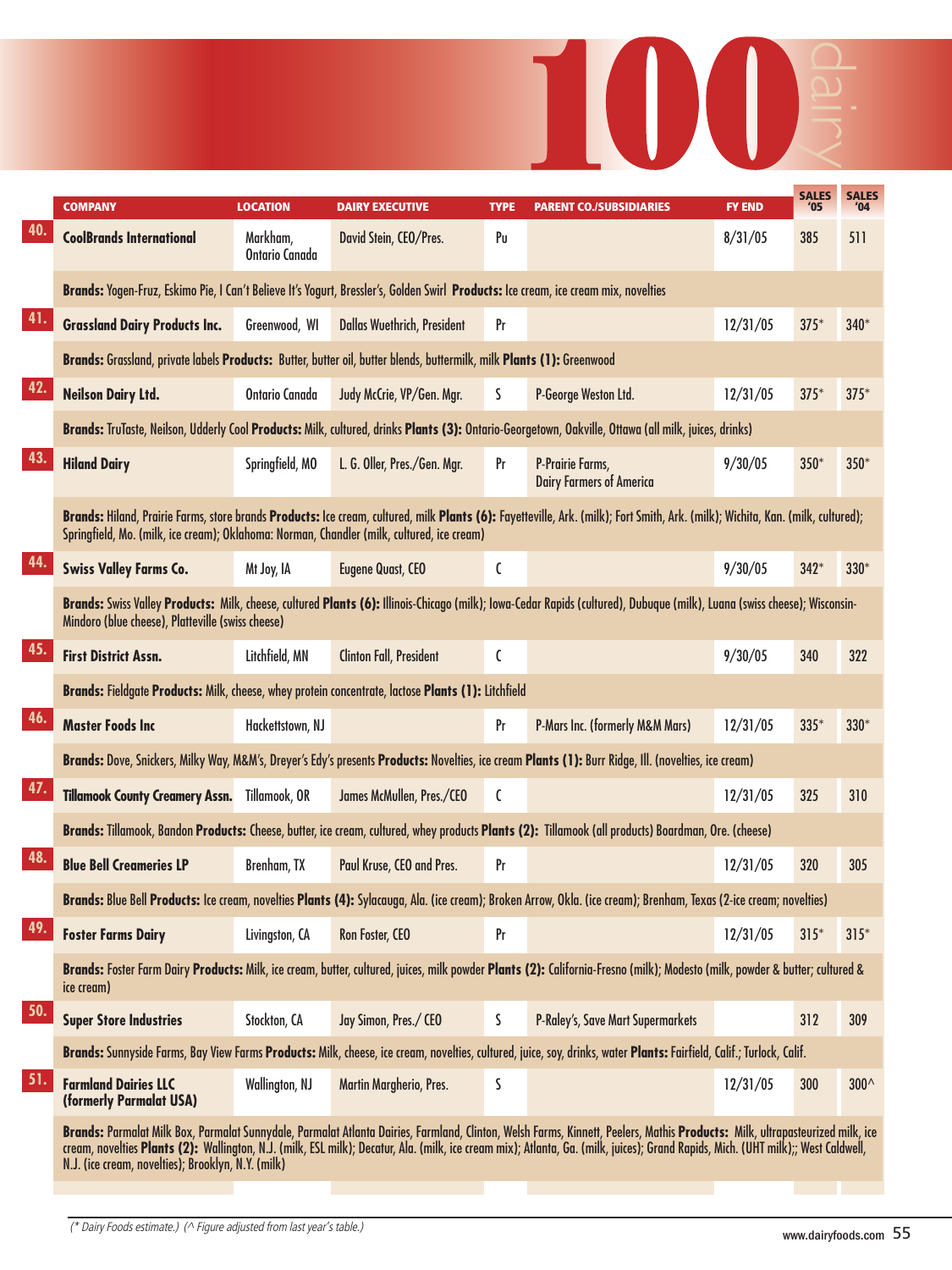## **COMPANY LOCATION DAIRY EXECUTIVE TYPE PARENT CO./SUBSIDIARIES FY END '05 '04** dairy

|     | <b>COMPANY</b>                                                                                                                                                                                                                    | <b>LOCATION</b>       | <b>DAIRY EXECUTIVE</b>                        | <b>TYPE</b> | <b>PARENT CO./SUBSIDIARIES</b>                                                                                                                                                   | <b>FY END</b> | <b>SALES</b><br>'05 | <b>SALES</b><br>'04 |  |
|-----|-----------------------------------------------------------------------------------------------------------------------------------------------------------------------------------------------------------------------------------|-----------------------|-----------------------------------------------|-------------|----------------------------------------------------------------------------------------------------------------------------------------------------------------------------------|---------------|---------------------|---------------------|--|
| 52  | <b>Roberts Dairy</b>                                                                                                                                                                                                              | Omaha, NE             | Jeff Powell, Pres./Gen. Mgr.                  | Pr          | P-Prairie Farms, Dairy Farmers of<br>America; S-Hiland-Roberts Ice Cream                                                                                                         | 9/30/05       | $290*$              | 290*                |  |
|     | cream) Missouri- Kansas City, Iowa City (both fluid); Des Moines, IA (fluid)                                                                                                                                                      |                       |                                               |             | Brands: Roberts, Prairie Farms, store brands Products: Milk, ice cream, novelties, cultured products, juices & drinks Plants (5): Nebraska- Omaha (fluid, culture), Norfolk (ice |               |                     |                     |  |
| 53. | <b>Ben &amp; Jerry's Homemade Inc.</b>                                                                                                                                                                                            | <b>Burlington, VT</b> | <b>Yves Couette, CEO</b>                      | S           | <b>P-Unilever Plc</b>                                                                                                                                                            | 12/31/05      | $278*$              | $272*$              |  |
|     |                                                                                                                                                                                                                                   |                       |                                               |             | Brands: Ben & Jerry's Products: Ice cream, novelties, frozen yogurt Plants (2): St. Albans & Waterbury, Vt. (Springfield plant sold to Ellsworth Ice Cream in 2003)              |               |                     |                     |  |
| 54. | <b>Friendly Ice Cream Corp.</b>                                                                                                                                                                                                   | Wilbraham, MA         | Donald N. Smith,<br>Chairman/CEO              | Pu          | Primary business is ice<br>cream shop restaurants                                                                                                                                | 12/31/05      | $232*$              | $229*$              |  |
|     | Brands: Friendly Ice Cream Products: Ice cream, novelties Plants (1): Wilbraham                                                                                                                                                   |                       |                                               |             |                                                                                                                                                                                  |               |                     |                     |  |
| 55. | <b>Stonyfield Farm, Inc.</b>                                                                                                                                                                                                      | Londonderry, NH       | Gary Hirshberg,<br><b>President &amp; CEO</b> | P           | 80% owned by Groupe Danone, France.                                                                                                                                              | 12/31/05      | 221                 | 172                 |  |
|     |                                                                                                                                                                                                                                   |                       |                                               |             | Brands: Stonyfield Farm, Brown Cow Products: Yogurt, frozen yogurt, yogurt smoothies, ice cream, cultured soy and milk Plants (2): Londonderry; Antioch, Calif.                  |               |                     |                     |  |
| 56. | <b>Turner Holdings LLC</b><br>(acquired by Prairie Farms 2006)                                                                                                                                                                    | Fulton, KY            | Steve & Jim Turner, Co-Presidents Pr          |             | S-Forest Hills Dairy, Coleman Dairy,<br><b>Gold Star Dairy</b>                                                                                                                   | 12/31/05      | $220*$              | $218*$              |  |
|     | Brands: Turner, Coleman Products: Milk, ice cream, novelties, cultured Plants (5): Little Rock, Ark. (2-fluid products); Fulton, Ky. (fluid products); Memphis, Tenn. (fluid<br>products); Covington, Tenn. (cultured, ice cream) |                       |                                               |             |                                                                                                                                                                                  |               |                     |                     |  |
| 57. | <b>Santee Dairies Inc.</b>                                                                                                                                                                                                        | City of Industry, CA  | Paul Bikowitz, Pres./CO                       | Pr          | P-Kroger, Stater Bros. (grocers)                                                                                                                                                 | 12/31/05      | $218*$              | $217*$              |  |
|     | Brands: Knudsen, Foremost, private labels Products: Milk, juices Plants (1): City of Industry                                                                                                                                     |                       |                                               |             |                                                                                                                                                                                  |               |                     |                     |  |
| 58. | <b>Shamrock Farms</b>                                                                                                                                                                                                             | Phoenix, AZ           | Norman McClelland, CEO                        | S           | P-Shamrock Foods Co.                                                                                                                                                             | 9/30/05       | $215*$              | $211*$              |  |
|     |                                                                                                                                                                                                                                   |                       |                                               |             | Brands: Shamrock Farms, Sunland Products: Milk, whipping cream, sour cream, cottage cheese, dairy and non-dairy creamers, ice cream and novelties Plants (1): Phoenix            |               |                     |                     |  |
| 59. | <b>Organic Valley/</b><br><b>CROPP Cooperative</b>                                                                                                                                                                                | La Farge, WI          | George Siemon, CEO                            | C           | S-Organic Meat Co., S-Organic Logistics 12/31/05                                                                                                                                 |               | 213                 | 191                 |  |
|     | co-pack relationships with 39 plants                                                                                                                                                                                              |                       |                                               |             | Brands: Organic Valley, Private Label Products: Pakcaged milk, cheese, butter, spreads, soft cheeses, powders and juice Plants (1): Chaseburg Creamery, Chaseburg, Wis., and     |               |                     |                     |  |
| 60. | <b>Upstate Farms Cooperative Inc.</b>                                                                                                                                                                                             | Buffalo, NY           | <b>Bob Hall, CEO</b>                          | C           | S-O-At-Ka Milk Products<br>(sales not included) See below No. 63                                                                                                                 | 6/30/05       | 193                 | 190                 |  |
|     | Seneca, N.Y. (cultured).                                                                                                                                                                                                          |                       |                                               |             | Brands: Bison, Upstate Farms, Milk For Life, Intense Milk Products: Milk, ice cream, cultured, juices Plants (3): Buffalo, N.Y (milk & ice cream), Rochester, N.Y. (milk); West  |               |                     |                     |  |
| 61. | <b>Bongards Creameries Inc.</b>                                                                                                                                                                                                   | Norwood, MN           | Tom Otto, Gen. Mgr.                           | C           |                                                                                                                                                                                  | 12/31/05      | $190*$              | $187*$              |  |
|     | <b>Brands: Bongards Products: Cheese Plants (1): Norwood</b>                                                                                                                                                                      |                       |                                               |             |                                                                                                                                                                                  |               |                     |                     |  |
| 62. | <b>United Dairy Farmers Inc.</b>                                                                                                                                                                                                  | Martin's Ferry, OH    | Joseph L. Carson, President                   | Pr          |                                                                                                                                                                                  | 12/31/05      | 172                 | 172                 |  |
|     | products)                                                                                                                                                                                                                         |                       |                                               |             | Brands: United Quality Chekd, United Valley Bell, Fike Products: Milk, cultured, ice cream, novelties Plants (3): Martins Ferry, Ohio; Charleston, W. Va.; Uniontown, Pa. (all   |               |                     |                     |  |
|     |                                                                                                                                                                                                                                   |                       |                                               |             |                                                                                                                                                                                  |               |                     |                     |  |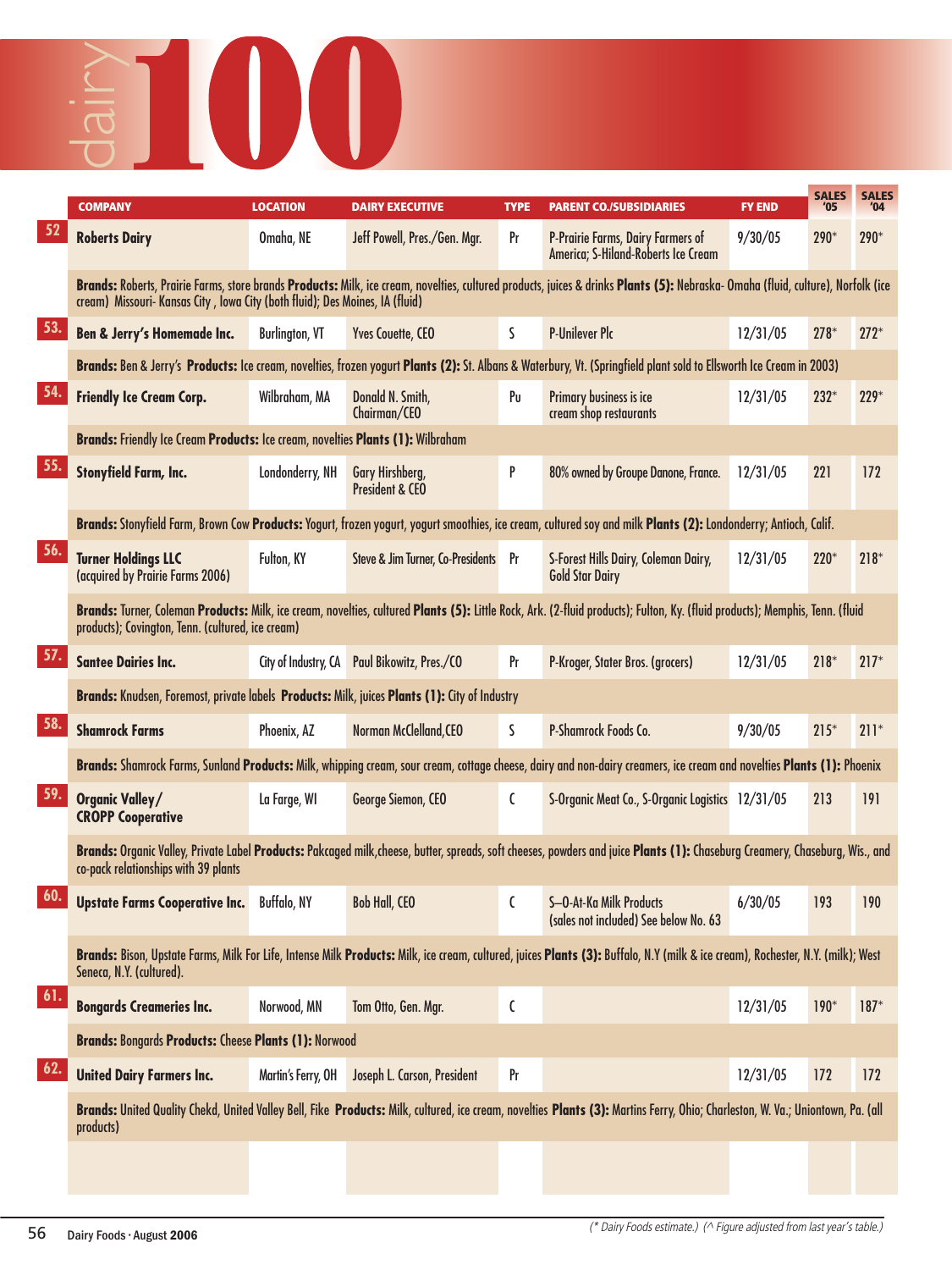|                          |                                                                                                                            |                 |                                                   |             | <b>IOD</b>                                                                                                                                                                                                                                                                                                                                                  |               |                     |                     |
|--------------------------|----------------------------------------------------------------------------------------------------------------------------|-----------------|---------------------------------------------------|-------------|-------------------------------------------------------------------------------------------------------------------------------------------------------------------------------------------------------------------------------------------------------------------------------------------------------------------------------------------------------------|---------------|---------------------|---------------------|
|                          | <b>COMPANY</b>                                                                                                             | <b>LOCATION</b> | <b>DAIRY EXECUTIVE</b>                            | <b>TYPE</b> | <b>PARENT CO./SUBSIDIARIES</b>                                                                                                                                                                                                                                                                                                                              | <b>FY END</b> | <b>SALES</b><br>'05 | <b>SALES</b><br>'04 |
| 63.                      | <b>O-At-Ka Milk Products</b><br><b>Cooperative Inc.</b>                                                                    | Batavia, NY     | Mac McCampbell COO                                | S           | Affiliated with Upstate Farms Co-op,<br>Niagra Co-op, and DFA                                                                                                                                                                                                                                                                                               | 12/31/05      | 171                 | $160^{\wedge}$      |
|                          | <b>Products Plants (1): Batavia</b>                                                                                        |                 |                                                   |             | Brands: Gold Cow, Spring Farm Products: Milk, butter, condensed & dry milk products, canned evaporated milk, milk-based beverages, infant formula and other Nutritional                                                                                                                                                                                     |               |                     |                     |
| 64.                      | Instantwhip Foods Inc.                                                                                                     | Columbus, OH    | Douglas Smith, President                          | Pr          |                                                                                                                                                                                                                                                                                                                                                             |               | 168                 | 168                 |
|                          |                                                                                                                            |                 |                                                   |             | Brands: Instantwhip, YAMI Yogurt, Ambrosia® Gourmet Frozen Yogurt, private label, others Products: Dairy and non-dairy whipped toppings, creamers, yogurt, sour cream milk, ice<br>cream, mixes. Plants (9): Phoenix, Airz.; Brea, Calif.; Oakland, Calif., Rockwood, Mich., Buffalo N.Y. Syracuse, N.Y., London, Ohio, Bethlehem, Pa., San Antonio, Texas. |               |                     |                     |
| 65.                      | <b>Wilcox Dairy Farms LLC</b>                                                                                              | Roy, WA         | Jim Wilcox, Barrie Wilcox,<br>co-CEOs             | Pr          |                                                                                                                                                                                                                                                                                                                                                             | 12/31/05      | 160                 | 160                 |
|                          | Brands: Wilcox, Curly's Products: Milk Plants (3): Salem, Ore.; Cheney & Roy, Wash.                                        |                 |                                                   |             |                                                                                                                                                                                                                                                                                                                                                             |               |                     |                     |
| 66.                      | <b>Crystal Cream and Butter Co.</b>                                                                                        | Sacramento, CA  | Kevin Nagle, President                            | Pr          |                                                                                                                                                                                                                                                                                                                                                             | 12/31/05      | 155                 | 185                 |
|                          |                                                                                                                            |                 |                                                   |             | Brands: Crystal, McColls, private labels Products: Milk, ESL products, ice cream, mixes, novelties, cultured, butter Plants (2): Both in Sacramento                                                                                                                                                                                                         |               |                     |                     |
| 67.                      | <b>Carvel Corp.</b>                                                                                                        | Rocky Hill, CT  | Steve Romaniello, Pres./CEO                       |             | Pr/Su P-Focus Brands                                                                                                                                                                                                                                                                                                                                        | 12/31/05      | 146                 | $140^{\wedge}$      |
|                          |                                                                                                                            |                 |                                                   |             | Brands: Carvel Products: Ice cream, ice cream cakes Plants (3): Commerce, Calif.; Marlborough, Mass.; Jessup, Md. (all ice cream, ice cream cakes, novelties)                                                                                                                                                                                               |               |                     |                     |
| 68.                      | <b>Smith Dairy Products Co.</b>                                                                                            | Orrville, OH    | <b>Steve Schmid, President</b>                    | Pr          |                                                                                                                                                                                                                                                                                                                                                             | 9/30/05       | $145*$              | $143*$              |
|                          | Ohio (milk, ice cream, cultured, juices, drinks)                                                                           |                 |                                                   |             | Brands: SMITH'S, Ruggles, Festival, Whale of a Pail, Moovers, Class Act Products: Milk, ice cream, cultured Plants (2): Richmond, Ind. (softserve mix, milk, UHT), Orrville,                                                                                                                                                                                |               |                     |                     |
|                          | Michigan Milk Producers Assn.                                                                                              | Constantine, MI | John Dilland, Gen. Mgr.                           | $\mathsf C$ |                                                                                                                                                                                                                                                                                                                                                             | 9/30/05       | 144                 | 142                 |
|                          |                                                                                                                            |                 |                                                   |             | Brands: None Products: Milk, cream, butter, powder, condensed milk Plants (2): Constantine & Ovid, Mich. (all products at both locations)                                                                                                                                                                                                                   |               |                     |                     |
| 70.                      | <b>Producers Dairy Foods</b>                                                                                               | Fresno, CA      | <b>Richard Shehadey, President</b>                | Pr          |                                                                                                                                                                                                                                                                                                                                                             | 9/30/05       | 144                 | 136                 |
|                          | Brands: Producers Products: Milk, ice cream, cultured, drinks Plants (1): Fresno                                           |                 |                                                   |             |                                                                                                                                                                                                                                                                                                                                                             |               |                     |                     |
| 71.                      | Anderson Erickson Dairy Co.                                                                                                | Des Moines, IA  | Jim Erickson, CEO                                 | Pr          |                                                                                                                                                                                                                                                                                                                                                             | 12/31/05      | 140                 | 130                 |
|                          | Brands: Anderson Erickson, AE Farms, private label Products: Milk, cultured, juices Plants (1): Des Moines                 |                 |                                                   |             |                                                                                                                                                                                                                                                                                                                                                             |               |                     |                     |
|                          | Johanna Foods Inc.                                                                                                         | Flemington, NJ  | Robert Facchina, Pres./CEO                        | Pr          |                                                                                                                                                                                                                                                                                                                                                             |               | $139*$              | $136*$              |
|                          | Brands: La Yogurt, Tree Ripe, Ssips, Chiquita Coolers, Sabor Latino. Products: Cultured, juices, aseptic juices and drinks |                 |                                                   |             |                                                                                                                                                                                                                                                                                                                                                             |               |                     |                     |
| 73.                      | <b>Century Foods International</b>                                                                                         | Sparta, WI      | Rick Halverson,<br><b>National Sales Director</b> | Pr          |                                                                                                                                                                                                                                                                                                                                                             | 12/31/05      | 137                 | 135                 |
|                          | bars Plants (5): Arcadia, Wis., Sparta, Wis. (4 plants) (all products)                                                     |                 |                                                   |             | Brands: CenPrem, Lacey Delite, Ready Cheese, Nu-Century Whey, Isolac Products: Cheese, whey products, dry dairy ingredients, ready-to-drink and powder drinks, nutritional                                                                                                                                                                                  |               |                     |                     |
| 69.<br>72.<br>74.<br>75. | <b>Clover Farms Dairy Co.</b>                                                                                              | Reading, PA     | Richard L. Hartman, Pres.                         | P           |                                                                                                                                                                                                                                                                                                                                                             | 12/31/05      | 136                 | 128                 |
|                          | Brands: Clover Farms, private labels Products: Milk, juices, teas, drinks Plants (1): Reading                              |                 |                                                   |             |                                                                                                                                                                                                                                                                                                                                                             |               |                     |                     |
|                          | <b>Guida's Milk &amp; Ice Cream</b>                                                                                        | New Britain, CT | Al Guida, Pres./CEO                               | Pr          |                                                                                                                                                                                                                                                                                                                                                             | 8/31/05       | $130*$              | $130*$              |
|                          | Brands: Guida's Products: Milk, ice cream, ice cream mix, cultured, juices, drinks, water Plants (1): New Britain          |                 |                                                   |             |                                                                                                                                                                                                                                                                                                                                                             |               |                     |                     |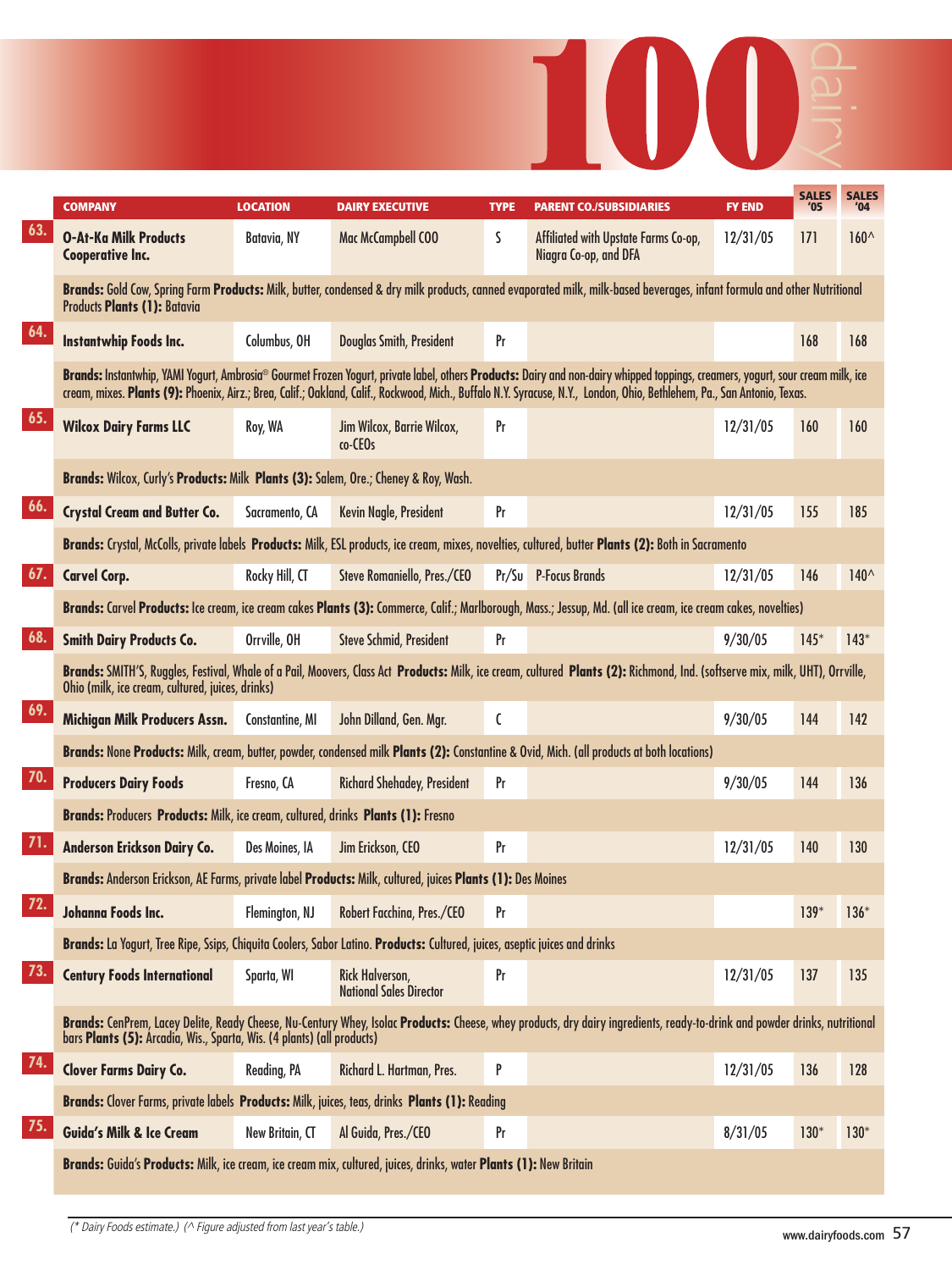## **COMPANY LOCATION DAIRY EXECUTIVE TYPE PARENT CO./SUBSIDIARIES FY END '05 '04** dairy

|     | <b>COMPANY</b>                                                                                                              | <b>LOCATION</b>      | <b>DAIRY EXECUTIVE</b>                            | <b>TYPE</b>    | <b>PARENT CO./SUBSIDIARIES</b>                                                                                                                                               | <b>FY END</b> | <b>SALES</b><br>'05 | <b>SALES</b><br>'04 |
|-----|-----------------------------------------------------------------------------------------------------------------------------|----------------------|---------------------------------------------------|----------------|------------------------------------------------------------------------------------------------------------------------------------------------------------------------------|---------------|---------------------|---------------------|
| 76. | Milkco Inc.                                                                                                                 | Asheville, NC        | <b>Charles Gaither, President</b>                 | S.             | <b>Ingles Markets</b>                                                                                                                                                        |               | 128                 | 125                 |
|     | Brands: Private Label Products: Milk, flavored milk, drinks, ice cream mix, water Plants (1): Asheville                     |                      |                                                   |                |                                                                                                                                                                              |               |                     |                     |
| 77. | <b>Gossner Foods Inc.</b>                                                                                                   | West Logan, UT       | <b>Dolores Gossner Wheeler,</b><br>Pres./CEO      | Pr             |                                                                                                                                                                              | 9/30/05       | 125                 | 125                 |
|     |                                                                                                                             |                      |                                                   |                | Brands: Gossner Foods, High Mountain, Imperial Valley, private labels Products: Cheese, aseptic milk and drinks, whey powder. Plants (3): El Centro, Calif.; Logan, Utah (2) |               |                     |                     |
| 78. | Bel/Kaukauna U.S.A.                                                                                                         | Little Chute, WI     | Robert Gilbert, President                         | S              | P-Fromageries Bel SA (France)                                                                                                                                                | 12/31/05      | 119                 | 116                 |
|     | Chute, Wis. (both cheese & cheese products)                                                                                 |                      |                                                   |                | Brands: Laughing Cow, Kaukauna, Wispride, Mini Babybel, Price's Pimiento Spread, Merkts and Owl's Nest Products: Cheese, cheese spreads Plants (2): Leitchfield, Ky.; Little |               |                     |                     |
| 79. | <b>Giant Foods Inc.</b>                                                                                                     | Landover, MD         | Dave Larson,<br>VP Manuf. and Transp.             | S              | P-Ahold USA (grocery chain)                                                                                                                                                  | 12/31/05      | $115*$              | $115*$              |
|     | Brands: Super G Products: Milk, ice cream Plants (2): Landover (milk); Jessup, MD (ice cream)                               |                      |                                                   |                |                                                                                                                                                                              |               |                     |                     |
| 80. | <b>F&amp;A Dairy Products</b>                                                                                               | <b>Fairacres, MN</b> | Jeff Terranova, Pres.                             | Pr             |                                                                                                                                                                              | 12/31/05      | 112                 | 112                 |
|     | Products: Cheese Plants (2): Las Cruces, N.M.; Dresser, Wis. (both cheese)                                                  |                      |                                                   |                |                                                                                                                                                                              |               |                     |                     |
| 81. | <b>Bareman Dairy Inc.</b>                                                                                                   | Holland, MI          | Stan Bareman, President                           | Pr             |                                                                                                                                                                              | 9/30/05       | 108                 | 98                  |
|     | Products: Milk, ice cream, novelties, cultured, juices, drinks Plants (1): Holland                                          |                      |                                                   |                |                                                                                                                                                                              |               |                     |                     |
| 82. | <b>Brewster Dairy Inc.</b>                                                                                                  | Brewster, OH         | Fritz Leeman, President                           | Pr             |                                                                                                                                                                              |               | $107*$              | $105*$              |
|     | Brands: Amish Classics Products: Cheese Plants (2): Stockton, Ill., Brewster, Ohio (both cheese)                            |                      |                                                   |                |                                                                                                                                                                              |               |                     |                     |
| 83. | <b>Cass-Clay Creamery Inc.</b>                                                                                              | Fargo, ND            | Keith Pagel, President                            | Pr             |                                                                                                                                                                              | 12/31/05      | $102*$              | $102*$              |
|     |                                                                                                                             |                      |                                                   |                | Brands: Cass-Clay Products: Cheese, ice cream, cultured, milk Plants (3): Fargo, N.D. (milk, butter, ice cream, cheese, cultured); Mandan, N.D. (milk); Hoven, S.D. (cheese) |               |                     |                     |
| 84  | <b>Braum's Ice Cream Co.</b>                                                                                                | Oklahoma City, OK    | William H. Braum,<br><b>Owner &amp; President</b> | S              | P-W. H. Braum Inc. (Main business is<br>dairy stores/restaurants)                                                                                                            |               | $100*$              | $100*$              |
|     | Brands: Braum's Products: Milk, ice cream, novelties, cultured Plants (1): Tuttle, Okla. (all products)                     |                      |                                                   |                |                                                                                                                                                                              |               |                     |                     |
| 85. | <b>Dietrich's Milk Products Inc.</b>                                                                                        | Reading, PA          | Thomas W. Dietrich, Pres./CEO                     | Pr             |                                                                                                                                                                              | 12/31/05      | 98                  | $91*$               |
|     | Products: Powder, cream, skim milk, non-dairy dry whey, lactose Plants (2): Middlebury Center & Reading, Pa. (all products) |                      |                                                   |                |                                                                                                                                                                              |               |                     |                     |
| 86. | <b>Schneider's Dairy</b>                                                                                                    | Pittsburgh, PA       | William Schneider, pres.                          | Pr             |                                                                                                                                                                              | 3/31/05       | 96                  | 94                  |
|     | Brands: Schneider Valley Farm, Mong Products: Milk, cheese, drinks, ice cream mix                                           |                      |                                                   |                |                                                                                                                                                                              |               |                     |                     |
| 87. | <b>Oakhurst Dairy</b>                                                                                                       | Portland, ME         | <b>Stanley Bennett, President</b>                 | Pr             |                                                                                                                                                                              | 12/31/05      | 94                  | 96                  |
|     | Brands: Oakhurst Products: Milk, cream, cultured, juices, and drinks Plants (1): Portland                                   |                      |                                                   |                |                                                                                                                                                                              |               |                     |                     |
| 88. | <b>United Dairy Farmers Inc.</b>                                                                                            | Cincinnati, OH       | A. Bradford Lindner CEO,                          | Pr             |                                                                                                                                                                              | 12/31/05      | $93*$               | $93*$               |
|     |                                                                                                                             |                      |                                                   |                | Brands: United Dairy Farmers, Home Made Brand, Krazy Kreams, Micro Shake Products: Milk, ice cream, novelties, cultured Plants (1): Cincinnati                               |               |                     |                     |
| 89. | <b>Hershey Creamery Co.</b>                                                                                                 | Harrisburg, PA       | George Hugh Holder, Pres.                         | P <sub>U</sub> |                                                                                                                                                                              | 12/31/05      | $91*$               | 89                  |
|     | Products: Ice cream, novelties Plants (1): Harrisburg                                                                       |                      |                                                   |                |                                                                                                                                                                              |               |                     |                     |
|     |                                                                                                                             |                      |                                                   |                |                                                                                                                                                                              |               |                     |                     |